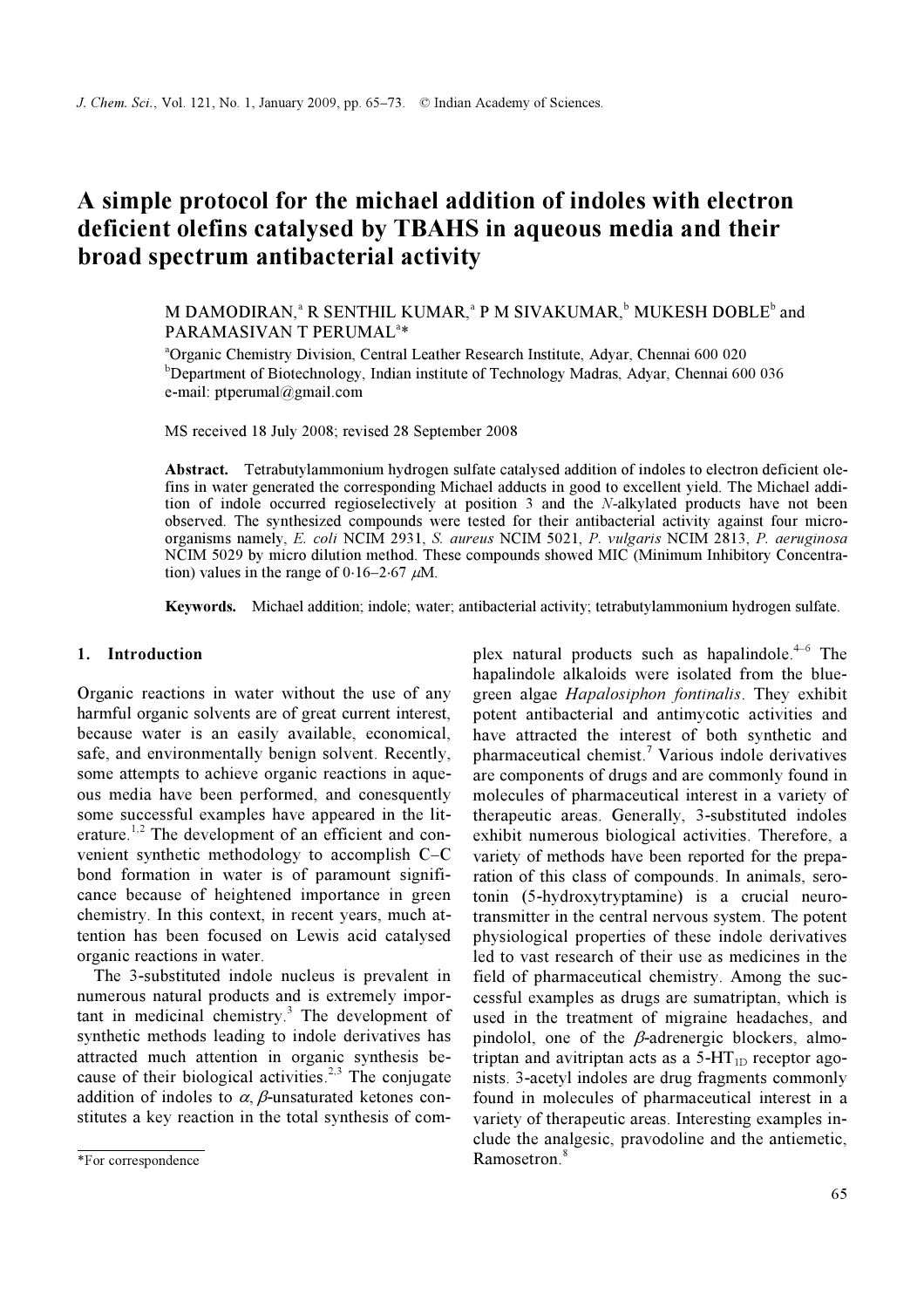The simple and direct method for the synthesis of 3-alkylated indoles involves the conjugate addition of indoles to  $\alpha$ ,  $\beta$ -unsaturated compounds in the presence of either protic or Lewis acids. The Lewis acids employed include  $InCl<sub>3</sub>$ ,  $Zr(OTf)<sub>2</sub>$ ,  $10$   $SmI<sub>3</sub>$ ,  $11$  $CeCl<sub>3</sub>·7H<sub>2</sub>O–NaI<sup>12</sup>$  However, most of these Lewis acids are moisture sensitive and hence difficult to handle. Also their cost is of concern especially when considering the scale up of the reaction. Recently studies have been carried out to explore tetrabutylammonium hydrogen sulfate (TBAHS) for its catalytic activity in organic synthesis. For example, TBAHS has been used as an efficient catalyst for acid catalysed reaction and as a phase transfer catalyst in the synthesis of aryl vinyl ether, $^{13}$  glycosylation of hydroxamic acid, $14$  synthesis of dihydropyridines.15,16 Moreover, some important organic transformations, like selective oxidation of benzyl alcohols, $17$ have been performed successfully in the presence of TBAHS. TBAHS, an acidic catalyst could prove ideal for synthetic applications in aqueous medium provided, the catalyst exhibits high selectivity. In continuation of our earlier work,<sup>18</sup> the Michael addition of indoles to olefins in water catalysed by TBAHS was explored. Thus the treatment of indoles with electron deficient olefins in the presence of catalytic amount of TBAHS leads to the formation of 3-alkylated indoles in good to excellent yield.

 TBAHS is a readily available and economically feasible solid acid catalyst that offers several advantages. TBAHS, being acidic in nature was chosen as catalyst. Organic reactions that exploit TBAHS as catalyst in water could prove ideal for synthetic organic chemistry applications, provided the catalyst show high catalytic activity in water.

## 2. Experimental

Melting points are uncorrected. IR spectra were recorded on a Perkin Elmer FT-IR spectrophotometer. <sup>1</sup>H and <sup>13</sup>C NMR spectra were recorded in CDCl<sub>3</sub> using TMS as an internal standard on a JEOL spectrometer at 500 MHz and 125 MHz, respectively. Mass spectra were recorded on a Thermo Finnigan LCQ Advantage MAX 6000 ESI spectrometer. Elemental analyses were recorded using a Thermo Finnigan FLASH EA 1112 CHN analyzer. Column chromatography was performed on silica gel (100– 200 mesh, SRL, India). Analytical TLC was performed on pre-coated plastic sheets of silica gel G/UV-254 of 0⋅2 mm thickness (Merck, Germany).

#### 2.1 Experimental procedure for compound 3b

A mixture of indole  $(4.2 \text{ mmol})$ ,  $\beta$ -nitrostyrene (4⋅2 mmol) and Tetra-n-butylammonium hydrogen sulfate  $(50 \text{ mol})\%$  was stirred in water  $(15 \text{ mL})$  at room temperature until completion of the reaction as evidenced by TLC analysis. The reaction mixture was extracted with ethyl acetate  $(2 \times 30 \text{ mL})$  and the organic layers were separated carefully from the aqueous layer. The combined organic layers were dried over anhydrous  $Na<sub>2</sub>SO<sub>4</sub>$  by which the water present after the extraction can be removed and further, the organic layer is concentrated in vacuum. The crude was purified by column chromatography on silica gel (Merck, 100–200 mesh, ethyl acetatepetroleum ether (10 : 90).

2.1a  $4$ -1H-Indol-3-yl)butan-2-one (3a): Colourless solid; m.p. 87-89°C; IR  $v_{\text{max}}(\text{KBr})$  3033, 1689, 1588, 1357 cm<sup>-1</sup>; <sup>1</sup>H NMR (500 MHz, CDCl<sub>3</sub>)  $\delta$  $8·10$  (s, 1H), 7⋅60 (d, 1H,  $J = 7·4$  Hz), 7⋅34 (t, 1H,  $J = 3.4$  Hz),  $7.19 - 7.26$  (m, 1H),  $7.13 - 7.13$  (m, 1H), 6⋅95 (d, 1H,  $J = 2.3$  Hz), 3⋅07 (t, 2H,  $J = 2.85$  Hz) 2⋅85 (*t*, 2H,  $J = 3.4$  Hz), 2⋅15 (*s*, 3H); <sup>13</sup>C NMR (125 MHz, CDCl3) δ 209⋅0, 138⋅4, 127⋅2, 122⋅1, 121⋅6, 119⋅3, 118⋅7, 115⋅1, 111⋅3, 44⋅2, 30⋅1, 19⋅4; MS (EI)  $m/z$  187 (M<sup>+</sup> + 1). Anal. Calcd. for  $C_{12}H_{13}NO: C$  76⋅98, H 7⋅00, N 7⋅48. Found C 76⋅87, H 7⋅11, N 7⋅43.

2.1b  $3-(2-Nitro-l-phenylethyl)-lH-indole$  (3b): Pink solid; m.p. 91–93 $^{\circ}$ C; IR  $v_{\text{max}}$  (KBr) 3400, 1536, 1424, 1376; <sup>1</sup>H NMR (500 MHz, CDCl<sub>3</sub>)  $\delta$  8⋅14 (s, 1H), 7⋅46 (d, 1H,  $J = 8.4$  Hz), 7⋅31–7⋅34 (m, 5H),  $7·25–7·33$  (m, 1H),  $7·20$  (t, 1H,  $J = 7·6$  Hz),  $7·09$  (t, 1H,  $J = 8.4$  Hz), 6⋅98 (d, 1H,  $J = 2.3$  Hz), 5⋅19 (t, 1H,  $J = 7.6$  Hz), 5.05 (dd, 1H,  $J = 7.6$  Hz, 12⋅2 Hz), 4⋅94 (dd, 1H,  $J = 8.4$  Hz, 12⋅2 Hz); <sup>13</sup>C NMR (125 MHz, CDCl3) δ 139⋅3, 136⋅5, 129⋅0, 127⋅8, 126⋅2, 122⋅7, 121⋅7, 120⋅0, 119⋅0, 114⋅4, 111⋅5, 79⋅6, 41⋅6; MS (EI)  $m/z$  267 (M<sup>+</sup> + 1). Anal. Calcd. for  $C_{16}H_{14}N_2O_2$ : C 72⋅17, H 5⋅30, N 10⋅52. Found C 72⋅25, H 5⋅27, N 10⋅48.

2.1c 3-[1-(4-Methoxyphenyl)-2-nitroethyl]-1H-

indole (3c): Colourless; m.p. 144–146°C; IR  $v_{\text{max}}$ (KBr) 3380, 1547, 1422, 1376; <sup>1</sup>H NMR (500 MHz, CDCl<sub>3</sub>)  $\delta$  9⋅55 (s, 1H), 7⋅31 (d, 1H, J = 7⋅6 Hz), 7⋅27  $(d, 1H, J = 7.6 Hz), 7.14 (d, 2H, J = 9.2 Hz), 7.05 (t,$ 1H,  $J = 7.6$  Hz),  $6.91 - 6.94$  (m, 2H),  $6.73$  (d, 2H,  $J = 8.4$  Hz), 5.00 (t, 1H,  $J = 8.5$  Hz), 4.92 (dd, 1H,  $J = 7.6$  Hz, 12⋅2 Hz), 4⋅80 (dd, 1H,  $J = 8.4$  Hz,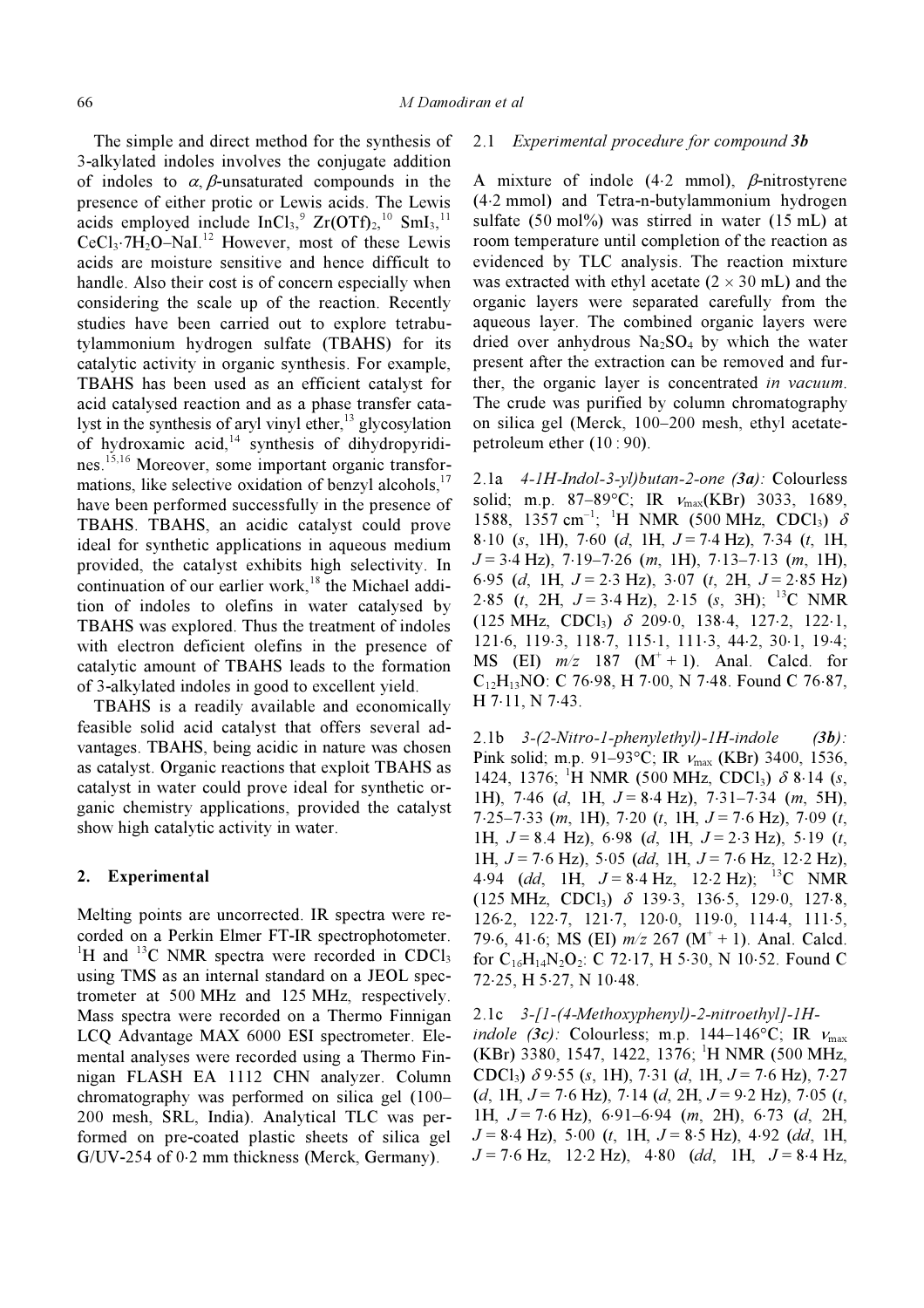12⋅2 Hz), 3⋅65 (s, 3H); <sup>13</sup>C NMR (125 MHz, CDCl3): δ 158⋅7, 136⋅7, 131⋅5, 128⋅8, 126⋅8, 122⋅1, 121⋅9, 118⋅7, 114⋅2, 113⋅8, 111⋅7, 79⋅8, 55⋅2, 41⋅6; MS (EI)  $m/z$  297 (M<sup>+</sup> + 1). Anal. Calcd. for  $C_{17}H_{16}N_2O_3$ : C 68⋅91, H 5⋅44, N 9⋅45. Found C 68⋅86, H 5⋅47, N 9⋅48.

2.1d 5-Bromo-3-(2-nitro-1-phenylethyl)-1H-indole (3d): Colourless solid; m.p. 73–75°C; IR  $v_{\text{max}}(\text{KBr})$ 3431, 1549, 1454, 1375; <sup>1</sup>H NMR (500 MHz, CDCl<sub>3</sub>)  $\delta$  8⋅17 (s, 1H), 7⋅55 (d, 1H, J = 6⋅3 Hz), 7⋅25–7⋅32 (m, 6H), 7⋅17–7⋅21 (m, 1H), 7⋅03 (t, 1H,  $J = 5.1$  Hz),  $5.11$  (t, 1H,  $J = 7.6$  Hz),  $5.00 - 5.04$  (m, 1H) 4⋅90−4⋅94 (m, 1H); <sup>13</sup>C NMR (125 MHz, CDCl3) δ 138⋅8, 135⋅1, 129⋅1, 127⋅9, 127⋅7, 125⋅7, 122⋅8, 121⋅5, 120⋅0, 119⋅0, 114⋅0, 113⋅3, 79⋅5, 41⋅4; MS (EI)  $m/z$  345 (M<sup>+</sup> + 1), 347 (M<sup>+</sup> + 2). Anal. Calcd. for  $C_{16}H_{13}BrN_2O_2$ : C 55⋅67, H 3⋅80, N 8⋅12. Found C 55⋅72, H 3⋅82, N 8⋅19.

2.1e 5-Bromo-methoxyphenyl)-2-nitroethyl]-1H-

indole (3e): Pale orange solid; m.p.  $146-148$ °C; IR νmax (KBr) 3388, 1545, 1457, 1378; <sup>1</sup> H NMR  $(500 \text{ MHz}, \text{ CDCl}_3)$  δ 10⋅19 (s, 1H), 7⋅32 (s, 1H), 7⋅08 (d, 1H,  $J = 8.4$  Hz), 7⋅02–7⋅04 (m, 3H), 6⋅91 (d, 1H,  $J = 2.3$ ), 6⋅65 (d, 2H,  $J = 8.4$  Hz), 4⋅81–4⋅85 (m, 2H), 4⋅69–4⋅7 (*m*, 1H), 3⋅54–3⋅58 (s, 3H); <sup>13</sup>C NMR (125 MHz, CDCl3) δ 162⋅8, 158⋅8, 135⋅4, 131⋅1, 128⋅7, 127⋅8, 124⋅7, 123⋅2, 121⋅0, 114⋅2, 113⋅3, 113⋅2, 79⋅7, 55⋅2; MS (EI)  $m/z$  376 (M<sup>+</sup> + 1), 378  $(M^+ + 2)$ . Anal. Calcd. for  $C_{17}H_{15}BrN_2O_3$ : C 54⋅42, H 4⋅03, N 7⋅47. Found C 54⋅38, H 4⋅15, N 7⋅42.

2.1f 2-Methyl-3-(2-nitro-1-phenylethyl)-1H-indole (3f): Pale pink solid; m.p. 91–93°C; IR  $v_{\text{max}}$  (KBr) 3383, 1548, 1458, 1375; <sup>1</sup>H NMR (500 MHz, CDCl<sub>3</sub>)  $\delta$  7⋅87 (s, 1H), 7⋅38 (t, 1H, J = 8⋅0 Hz), 7⋅26–7⋅40  $(m, 6H)$ , 7⋅11  $(d, 1H, J = 7.45 Hz)$ , 7⋅03  $(d, 1H,$  $J = 7.4$  Hz), 5⋅11–5⋅22 (m, 3H), 2⋅34 (s, 3H); <sup>13</sup>C NMR (125 MHz, CDCl<sub>3</sub>): δ 139⋅6, 136⋅4, 133⋅0, 128⋅9, 127⋅2, 122⋅1, 121⋅6, 119⋅3, 118⋅7, 115⋅1, 111⋅3, 44⋅2, 30⋅1, 19⋅4; MS (EI)  $m/z$  281 (M<sup>+</sup> + 1). Anal. Calcd. for  $C_{17}H_{16}N_2O_2$ : C 72⋅84, H 5⋅75, N 9⋅99 Found C 72⋅79, H 5⋅69, N 9⋅94.

#### 2.2g 5-Methoxy-3-(2-nitro-1-phenylethyl)-1H-

indole  $(3g)$ : Pale pink solid; m.p. 105-107°C; IR  $v_{\text{max}}$  (KBr) 3446, 1548, 1481, 1378; <sup>1</sup>H NMR  $(500 \text{ MHz}, \text{ CDCl}_3)$  δ 8⋅03 (s, 1H), 7⋅30–7⋅33 (m, 4H),  $7.25-7.28$  (m, 1H),  $7.21$  (d, 1H,  $J = 9.2$  Hz), 6⋅96 (d, 1H,  $J = 2.3$  Hz), 6⋅85–6⋅87 (m, 2H), 5⋅14 (t,

1H,  $J = 7.6$  Hz),  $5.03$  (dd, 1H,  $J = 7.6$  Hz, 12⋅2 Hz), 4⋅92 (dd, 1H, J = 8⋅4 Hz, 12⋅2 Hz), 3⋅77 (s, 3H); <sup>13</sup>C NMR (125 MHz, CDCl<sub>3</sub>): δ 154⋅2, 139⋅2, 131⋅7, 129⋅0, 127⋅8, 127⋅6, 126⋅6, 122⋅4, 114⋅0, 112⋅7, 112⋅2, 100⋅9, 79⋅6, 55⋅9, 41⋅6; MS (EI) m/z 297  $(M^+ + 1)$ . Anal. Calcd. for  $C_{17}H_{16}N_2O_3$ : C 68⋅91, H 5⋅44, N 9⋅45. Found C 68⋅80, H 5⋅49.

2.1h 1-Methyl-3-(2-nitro-1-phenylethyl)-1H-indole (3h): Pink solid; m.p. 83–85°C. IR  $v_{\text{max}}(\text{KBr})$  3060, 2942, 1424, 1376; <sup>1</sup>H NMR (500 MHz, CDCl<sub>3</sub>)  $\delta$  $7.47$  (d, 1H,  $J = 7.6$  Hz),  $7.33 - 7.36$  (m, 3H),  $7.32$  (d, 1H,  $J = 3.05$  Hz), 7⋅31 (s, 1H), 7⋅26 (m, 2H), 7⋅09 (t, 1H,  $J = 6.9$  Hz),  $6.87$  (s, 1H),  $5.19$  (t, 1H,  $J = 8.4$  Hz), 5.05 (dd, 1H,  $J = 7.6$  Hz, 12.2 Hz), 4.94 (dd, 1H,  $J = 8.4$  Hz, 12⋅2 Hz), 3⋅73 (s, 3H); <sup>13</sup>C NMR (125 MHz, CDCl<sub>3</sub>) δ 139⋅4, 137⋅3, 129⋅0, 127⋅85, 126⋅6, 122⋅3, 119⋅5, 119⋅0, 112⋅8, 109⋅6, 79⋅6, 41⋅6, 32⋅9; MS (EI)  $m/z$  281 (M<sup>+</sup> + 1). Anal. Calcd. for  $C_{17}H_{16}N_2O_2$ : C 72⋅84, H 5⋅75, N 9⋅99. Found C 72⋅81, H 5⋅80, N 9⋅96.

2.1i 3-(1H-Indole-3-yl)-1,3-diphenylpropan-1-one (3i): Pink solid; m.p. 106–108°C; IR  $v_{\text{max}}$  (KBr) 3404, 1675, 1457, 1336; <sup>1</sup> H NMR (500 MHz, CDCl<sub>3</sub>)  $\delta$  8⋅08 (s, 1H), 7⋅94 (d, 2H, J = 7⋅65 Hz), 7⋅54 (t, 1H,  $J = 6.90$  Hz), 7⋅43 (t, 3H,  $J = 7.6$  Hz), 7⋅35 (d, 2H,  $J = 7.6$  Hz), 7⋅31 (d, 1H,  $J = 7.6$  Hz),  $7·24–7·27$  (m, 2H),  $7·15$  (q, 2H,  $J = 7·6$  Hz),  $7·02$  (t, 1H,  $J = 7.6$  Hz),  $6.97$  (s, 1H),  $5.08$  (d, 1H,  $J = 6.9$  Hz), 5⋅82 (dd, 1H,  $J = 6.8$  Hz, 16⋅8 Hz), 5⋅73 (dd, 1H, J = 7⋅6 Hz, 16⋅8 Hz); <sup>13</sup>C NMR (125 MHz, CDCl3) δ 198⋅7, 163⋅6, 144⋅3, 137⋅1, 136⋅7, 133⋅1, 128⋅7, 128⋅5, 128⋅2, 127⋅9, 126⋅7, 126⋅4, 122⋅2, 121⋅5, 119⋅6, 119⋅5, 119⋅3, 111⋅2, 38⋅3, 45⋅3; MS (EI)  $m/z$  326 (M<sup>+</sup> + 1). Anal. Calcd. for C<sub>23</sub>H<sub>19</sub>NO: C 84⋅89, H 5⋅88, N 4⋅30. Found C 84⋅84, H 5⋅92, N 4⋅27.

### 2.1j 1-(4-Bromophenyl)-3-1H-indole-3-yl)-3-di-

phenylpropan-1-one (3j): Colourless; m.p. 174-176°C; IR  $v_{\text{max}}(KBr)$  3444, 1679, 1580, 1457; <sup>1</sup>H NMR (500 MHz, CDCl<sub>3</sub>) δ 9⋅88 (s, 1H), 7⋅67 (d, 2H,  $J = 8.4$  Hz), 7.46 (d, 2H,  $J = 8.4$  Hz), 7.28 (d, 2H,  $J =$ 8⋅4 Hz), 7⋅22 (d, 2H,  $J = 6.9$  Hz), 7⋅12 (t, 2H,  $J =$ 7⋅6 Hz), 7⋅02 (t, 1H,  $J = 7.6$  Hz), 6⋅97 (t, 1H,  $J = 7.6$  Hz), 6⋅92 (d, 1H,  $J = 2.3$  Hz), 6⋅83 (t, 1H,  $J =$ 7⋅6 Hz), 4⋅87 (t, 1H,  $J = 7.6$  Hz), 3⋅67 (dd, 1H,  $J = 6.8$  Hz, 16⋅8 Hz), 3⋅57 (dd, 1H,  $J = 8.4$  Hz, 16⋅8 Hz); <sup>13</sup>C NMR (125 MHz, CDCl<sub>3</sub>)  $\delta$  198⋅7, 163⋅6, 144⋅3, 136⋅8, 135⋅8, 131⋅8, 129⋅7, 128⋅4,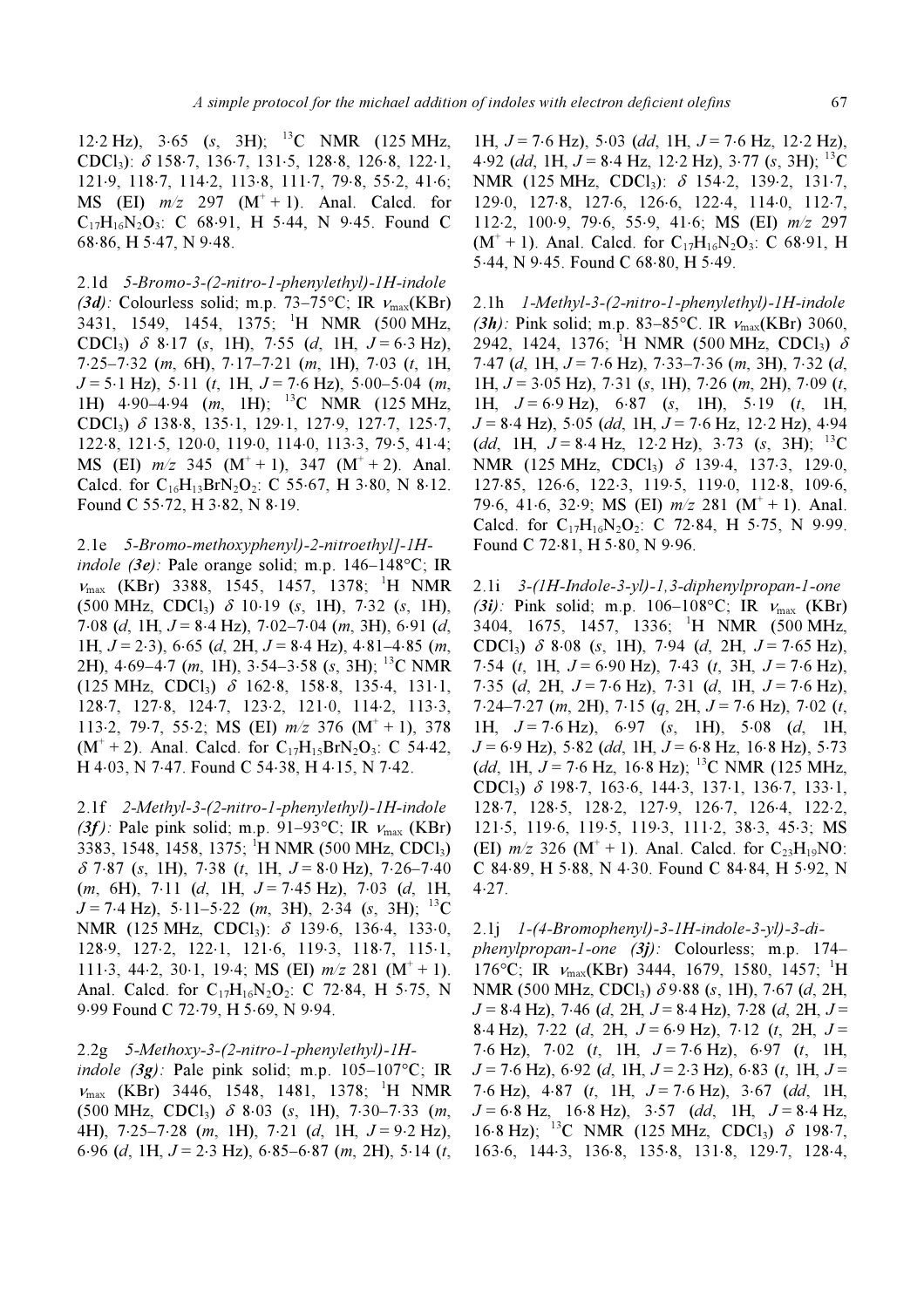128⋅0, 127⋅8, 126⋅5, 126⋅2, 121⋅7, 121⋅6, 119⋅1, 118⋅8, 118⋅1, 111⋅5, 45⋅1, 40⋅1; MS (EI) m/z 404  $(M^+ + 1)$ , 406  $(M^+ + 2)$ . Anal. Calcd. for  $C_{23}H_{18}BrNO$ : C 68⋅33, H 4⋅49, N 3⋅46 Found C 68⋅37, H 4⋅43, N 3⋅518.

2.1k 3-[4-(Dimethylaminophenyl)-3-1H-indole-3  $v11-I-phenvlpropan-I-one (3k)$ : Pale pink solid; m.p.  $167-169$ °C; IR  $v_{\text{max}}$  (KBr) 3424, 1674, 1520, 1336; <sup>1</sup>H NMR (500 MHz, CDCl<sub>3</sub>)  $\delta$  10⋅75 (s, 1H), 7⋅95  $(d, 1H, J = 7.6 Hz), 7.58 (t, 1H, J = 7.6 Hz), 7.47 (t,$ 1H,  $J = 7.6$  Hz),  $7.34$  (d, 1H,  $J = 7.6$  Hz),  $7.24$  $(t, 1H, J = 9.1 Hz)$ , 7.13  $(d, 1H, J = 8.4 Hz)$ , 6.97  $(t, 4H, J = 7.6 \text{ Hz})$ , 6⋅83  $(t, 3H, J = 7.6 \text{ Hz})$ , 6⋅54  $(d,$ 1H,  $J = 8.4$  Hz),  $4.72$  (t, 1H,  $J = 6.9$  Hz),  $3.79$  (dd, 1H,  $J = 6.8$  Hz, 16⋅8 Hz), 3⋅69 (dd, 1H,  $J = 7.6$  Hz, 16⋅8 Hz), 3⋅32 (s, 6H); <sup>13</sup>C NMR (125 MHz, CDCl3): δ 199⋅1, 149⋅2, 137⋅4, 136⋅9, 133⋅5, 133⋅4, 129⋅2, 128⋅6, 128⋅5, 126⋅9, 122⋅1, 121⋅3, 119⋅3, 119⋅2, 118⋅6, 112⋅9, 111⋅7, 45⋅0, 40⋅8; MS (EI) m/z 369 ( $M^+$  + 1). Anal. Calcd. for C<sub>25</sub>H<sub>24</sub>N<sub>2</sub>O: C 81⋅49, H 6⋅56, N 7⋅60. Found C 81⋅42, H 6⋅59, N 7⋅57.

2.1l 1-(4-Chlorophenyl)-3-(1H-indole-3-yl)-3-phenylpropan-1-one (3l): Colourless; m.p. 92–94°C; IR νmax (KBr) 3444, 1679, 1585, 1455; <sup>1</sup> H NMR  $(500 \text{ MHz}, \text{ CDCl}_3)$  δ 7⋅98 (s, 1H), 7⋅84 (d, 2H,  $J = 8.4$  Hz), 7.43 (d, 1H,  $J = 7.6$  Hz), 7.38 (d, 2H,  $J = 8.4$  Hz), 7⋅33 (t, 3H,  $J = 6.8$  Hz), 7⋅25 (t, 2H,  $J = 7.5$  Hz),  $7.13-7.17$  (m, 2H),  $7.01$  (t, 1H,  $J = 8.4$  Hz), 6.97 (s, 1H), 5.03 (t, 1H,  $J = 7.6$  Hz),  $3·77$  (dd, 1H,  $J = 6·9$  Hz, 16⋅8 Hz), 3⋅67 (dd, 1H,  $J = 7.6$  Hz, 16⋅8 Hz); <sup>13</sup>C NMR (125 MHz, CDCl<sub>3</sub>): δ 197⋅5, 144⋅0, 139.5, 136⋅7, 135⋅5, 129⋅6, 128⋅5, 127⋅8, 126⋅6, 126⋅4, 121⋅4, 119⋅5, 119⋅2, 111⋅2, 40⋅2, 38⋅4; MS (EI)  $m/z$  359 (M<sup>+</sup>). Anal. Calcd. for  $C_{23}H_{18}CINO: C 76.77, H 5.04, N 3.89$  Found C 76⋅81, H 5⋅11, N 3⋅84. requires %. MS  $m/z$  360  $(M^+ + 1)$ , 362  $(M^+ + 2)$ .

#### 2.1m 1-(4-Bromophenyl)-3-(2-methyl-1H-indole-

 $3-yl$ -3-phenylpropan-1-one  $(3m)$ : Brown solid; IR  $v_{\text{max}}$  (KBr) 3402, 2915, 1679, 1583; <sup>1</sup>H NMR (500 MHz, CDCl<sub>3</sub>)  $\delta$  7⋅75 (s, 1H), 7⋅69 (d, 2H,  $J = 8.4$  Hz), 7.48 (d, 2H,  $J = 8.4$  Hz), 7.44 (d, 1H,  $J = 8.4$  Hz), 7⋅34 (d, 2H,  $J = 7.6$  Hz), 7⋅20–7⋅27 (m, 3H), 7⋅15 (t, 1H,  $J = 7.65$  Hz), 7⋅06 (t, 1H,  $J = 6.9$  Hz), 6⋅99 (t, 1H,  $J = 7.6$  Hz), 5⋅05 (t, 1H,  $J = 6.9$  Hz),  $3.92$  (dd, 1H,  $J = 8.4$  Hz, 16⋅8 Hz), 3⋅81 (dd, 1H,  $J = 6.1$  Hz, 16⋅0 Hz), 2⋅38 (3, 3H); <sup>13</sup>C NMR (125 MHz, CDCl3) δ 198⋅3, 144⋅0, 135⋅9, 135⋅5,

131⋅8, 129⋅6, 128⋅4, 128⋅1, 127⋅5, 127⋅4, 126⋅1, 120⋅9, 119⋅3, 119⋅1, 113⋅4, 110⋅5, 43⋅4, 37⋅0 12⋅2; MS (EI)  $m/z$  418 (M<sup>+</sup> + 1), 420 (M<sup>+</sup> + 1). Anal. Calcd. for  $C_{24}H_{20}BrNO$ : C 68⋅91, H 4⋅82, N 3⋅35. Found C 68⋅94, H 4⋅77, N 3⋅29.

2.1n 3-[4-(Dimethylamino)phenyl]-3-(2-methyl-1H $indole-3-yl$ -1-phenylpropan-1-one  $(3n)$ : Brown solid; m.p. 106–108°C. IR  $v_{\text{max}}$  (KBr) 3399, 1680, 1613, 1519; <sup>1</sup>H NMR (500 MHz, CDCl<sub>3</sub>)  $\delta$  7⋅87 (d, 2H,  $J = 7.6$  Hz),  $7.77$  (s, 1H),  $7.47 - 7.52$  (m, 2H), 7⋅37 (t, 2H,  $J = 7.6$  Hz), 7⋅23 (d, 2H,  $J = 8.4$  Hz), 7⋅19 (d, 1H,  $J = 7.6$  Hz),  $7.04$  (t, 1H,  $J = 6.9$  Hz),  $7.01$  (t, 1H,  $J = 6.8$  Hz), 6.66 (d, 2H,  $J = 8.4$  Hz), 5.01 (t, 1H,  $J = 6.9$  Hz), 4.95 (dd, 1H,  $J = 7.6$  Hz, 16.5 Hz),  $3·87$  (dd, 1H,  $J = 6·8$  Hz, 16⋅8 Hz), 2⋅88 (s, 6H), 2⋅35 (s, 1H); <sup>13</sup>C NMR (125 MHz, CDCl<sub>3</sub>)  $\delta$  199⋅6, 149⋅0, 137⋅3, 135⋅6, 132⋅8, 132⋅5, 131⋅6, 128⋅5, 128⋅2, 128⋅1, 127⋅6, 120⋅6, 119⋅4, 119⋅1, 114⋅0, 112⋅9, 110⋅4, 44⋅0, 40⋅9, 36⋅0, 12⋅2; MS (EI) m/z 354  $(M^+ + 1)$ . Anal. Calcd. for C<sub>26</sub>H<sub>26</sub>N<sub>2</sub>O: C 81⋅64, H 6⋅85, N 7⋅32 Found C 81⋅71, H 6⋅80, N 7⋅28.

#### 2.1o 3-(5-Methoxy-1H-indole-3-yl)-1,3-diphenyl-

propan-1-one (3o): Colourless solid; m.p. 141– 143°C; IR  $v_{\text{max}}$  (KBr) 3367, 1678, 1583, 1484; <sup>1</sup>H NMR (500 MHz, CDCl<sub>3</sub>)  $\delta$  7⋅93 (d, 2H, J = 7⋅6 Hz), 7⋅90 (s, 1H), 7⋅54 (t, 1H,  $J = 7.6$  Hz), 7⋅43 (t, 2H,  $J = 8.4$  Hz), 7⋅35 (d, 2H,  $J = 6.8$  Hz), 7⋅24–7⋅27 (m, 2H), 7⋅15–7⋅19 (m, 2H), 6⋅95 (d, 1H,  $J = 2.3$  Hz), 6⋅84 (d, 1H,  $J = 2.3$  Hz), 6⋅79–6⋅81 (m, 1H), 5⋅02 (t, 1H,  $J = 6.8$  Hz), 3.79 (dd, 1H,  $J = 6.1$  Hz, 16.0 Hz), 3⋅69–3⋅74 (m, 4H); <sup>13</sup>C NMR (125 MHz, CDCl<sub>3</sub>)  $\delta$ 198⋅7, 153⋅8, 144⋅2, 137⋅2, 133⋅1, 131⋅8, 128⋅6, 128⋅5, 128⋅2, 127⋅9, 127⋅1, 126⋅4, 122⋅2, 119⋅1, 112⋅3, 111⋅8, 101⋅5, 55⋅9, 45⋅2, 38⋅2; MS (EI) m/z 356 ( $M^+$  + 1). Anal. Calcd. for  $C_{24}H_{21}NO_2$ : C 81⋅10, H 5⋅95, N 3⋅94 Found C 81⋅17, H 5⋅88, N 3⋅98.

## 2.2 Determination of the minimum inhibitory concentration (MIC)

Antibacterial activity for 15, 3-alkylated indole derivatives were performed against four Gram (+) ve and Gram  $(-)$  ve bacterial strains namely, E. coli NCIM 2931, S. aureus NCIM 5021, P. vulgaris NCIM 2813, P. aeruginosa NCIM 5029. The microdilution method recommended by NCCLS (National Committee for Clinical Laboratory Standrds)<sup>21</sup> was followed with smaller modification of methodology reported by Sarker *et al*<sup>22</sup> using 96 well plates.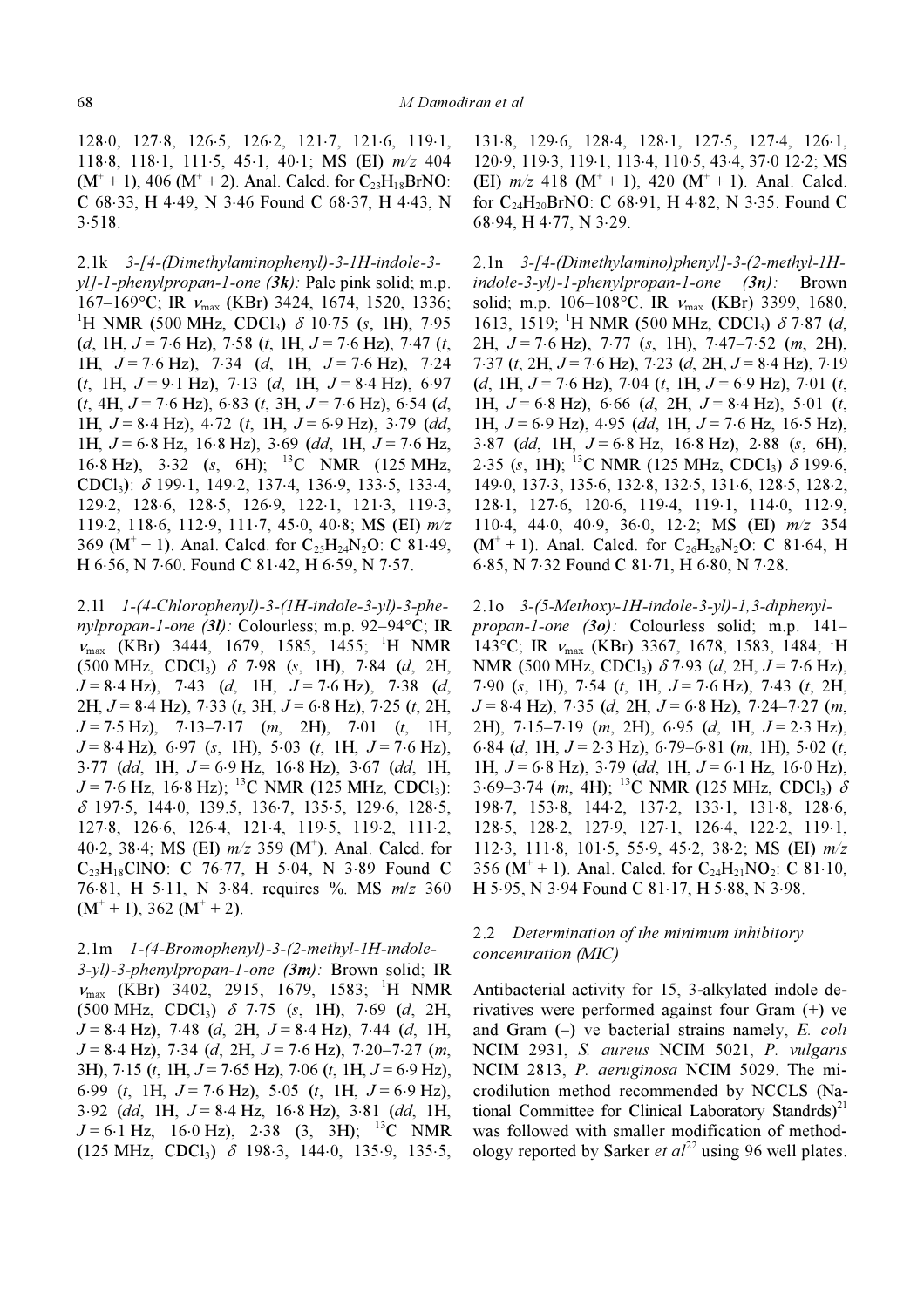Other researchers have used resazurin assay for decades to find out the bacterial and yeast contamination in milk.<sup>23,24</sup> Compounds were initially dissolved in 10% (v/v) dimethylsulfoxide (DMSO) at a concentration of 10 mg/ml of stock. 100  $\mu$ L of the test compound was added into of the first row three wells (triplicates) which contained double the strength Mueller–Hinton broth. 100 μL of single strength Mueller–Hinton broth was added into other wells. Serial dilution of the test compound was done using multichannel pipette in such a way that all the wells had  $100 \mu L$  of the test compound in serially decreasing concentration. 10  $\mu$ L of the bacterial culture  $(5 \times 10^6 \text{ cftu/mL})$  was added into each well to obtain a final concentration of  $5 \times 10^6$  cfu/mL. One entire column had antibiotics as a positive control (Norfloxacin/Erythromycin). A column with all the solutions except the test compound, and a column with all the solutions except the bacterial culture acted as controls. The plates were prepared in triplicate and incubated for 18 h at  $37^{\circ}$ C then 10  $\mu$ L of 0⋅01% resazurin solution was added and incubated for 2 h. The colour change was assessed visually and the highest dilution remained blue (inhibition of growth) indicating minimum inhibitory concentration. Growth of organism changed the colour from blue to pink. The principle for the colour reaction is given below:



#### 3. Results and discussion

#### 3.1 Synthesis

In our study, the addition of indoles to electron deficient olefines, reaction of indole with nitrotyrene in presence of 0⋅5 equivalent of tetrautylammonium hydrogen sulfate at room temperature gives the corresponding 3-alkylated indole in 80% yield (scheme

1, entry 1). We have carried out the addition of a variety of indoles with nitrostyrenes in good to excellent yield (75–90%) (table 1, entries 2–8).

 It has been observed that the electronic properties of the aromatic ring have an effect on the rate of this Michael reaction. The rate is accelerated by electron donating groups present on the indole nucleus. Indole substrate bearing an electron-withdrawing group afford the adduct in less yield compared to other indoles. With respect to the regioselectivity, it is observed that all the Michael acceptors gave exclusively the 1,4-adduct without any trace of 1,2 adduct. Although some Michael adducts were obtained in good yield, the reaction times varied according to the nature of substitution pattern on the phenyl ring of nitrostyrene. The electron donating groups present in the phenyl ring of nitrostyrene led to formation of products with longer reaction times.

 In order to extend the scope of this methodology, various 1,2-disubstituted vinyl ketones (chalcones) were used as Michael acceptor and the results are tabulated (table 1). In this case, however, reaction proceeds to completion at slightly elevated tempeature (70°C). Chalcones having electron donating groups in the styryl ring gave the Michael adducts in shorter reaction time and good yield (entries 3k and 3n). Chalcones with electron withdrawing group in the aroyl ring required slightly longer reaction time (entries 3j, 3l and 3m). However, the mono substituted vinyl ketone (entry 1) gave the Michael adduct at room temperature with excellent yield. The results are in good agreement with earlier reports.<sup>19</sup>

#### 3.2 Minimum inhibitory concentration (MIC)

The activity of the 15, 3-alkylated indoles was assessed in terms of minimum inhibitory concentraion (MIC) by microdilution assay method against four bacterial strains using 96 well plates. MIC is defined as the maximum dilution of the test compound that inhibits the growth of the microrganism.



Scheme 1. Michael addition of indoles with various electron deficient olefins.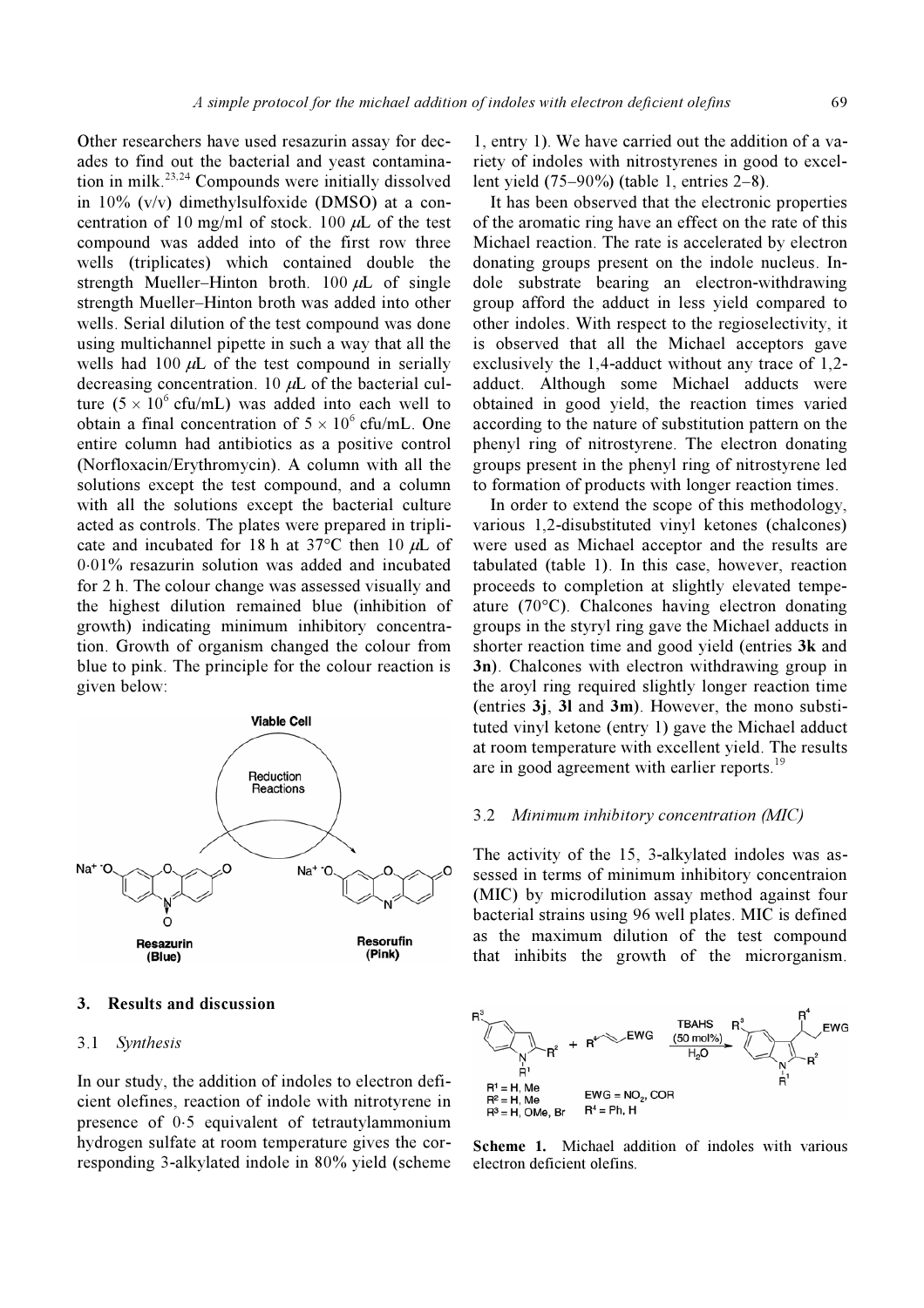Table 1. TBAHS catalysed Michael addition in water.

| Entry                   | Indole                            | Olefin                                                   | Product                                                                    |                | Time (h) Yield $(\%)$ |
|-------------------------|-----------------------------------|----------------------------------------------------------|----------------------------------------------------------------------------|----------------|-----------------------|
| $\bf{l}$                | Ĥ                                 |                                                          | O<br>CH <sub>3</sub><br>3a<br>Ä                                            | $\mathbf 1$    | $90\,$                |
| $\sqrt{2}$              | й                                 | NO <sub>2</sub><br>Ph′                                   | Ph<br>NO <sub>2</sub><br>3 <sub>b</sub><br>Ĥ                               | $2.5\,$        | ${\bf 80}$            |
| $\mathfrak{Z}$          | r"<br>H                           | NO <sub>2</sub><br>$p$ -MeOC $_{6}H_{4}^{\times}$        | $p$ -MeOC <sub>6</sub> H <sub>4</sub><br>NO <sub>2</sub><br>3c<br>N<br>H   | $\mathfrak{Z}$ | $82\,$                |
| $\overline{4}$          | Br.<br>N<br>H                     | NO <sub>2</sub><br>$Ph^{\text{max}}$                     | Рh<br>NO <sub>2</sub><br>Br.<br>3d<br>Ч                                    | $10\,$         | $76\,$                |
| $\overline{\mathbf{5}}$ | Br.<br>N<br>H                     | NO <sub>2</sub><br>$p$ -MeOC <sub>6</sub> H <sub>4</sub> | $p$ -MeOC <sub>6</sub> H <sub>4</sub><br>NO <sub>2</sub><br>Br、<br>3e<br>н | $\sqrt{5}$     | ${\bf 78}$            |
| $\sqrt{6}$              | Ч                                 | $p_h \sim N O_2$                                         | Ph<br>NO <sub>2</sub><br>Me<br>3f<br>Ĥ                                     | $\sqrt{2}$     | 89                    |
| $\boldsymbol{7}$        | MeO<br>Ĥ                          | $ph \sim NO2$                                            | Ρh<br>$\mathbf{L}$<br>NO <sub>2</sub><br>MeO<br>3g<br>H<br>Ph              | $\mathfrak{Z}$ | 85                    |
| $\bf{8}$                | $\mathsf{\mathring{M}}\mathsf{e}$ | NO <sub>2</sub><br>Ph                                    | NO <sub>2</sub><br>3h<br>`N<br>Me<br> Ph                                   | $\sqrt{2}$     | $90\,$                |
| $\overline{9}$          | Ĥ                                 | Ph <sup>*</sup><br>Ph                                    | Ő<br>Ph<br>3i<br>Ĥ                                                         | $\sqrt{5}$     | ${\bf 88}$            |

 $\overline{(Cond...)}$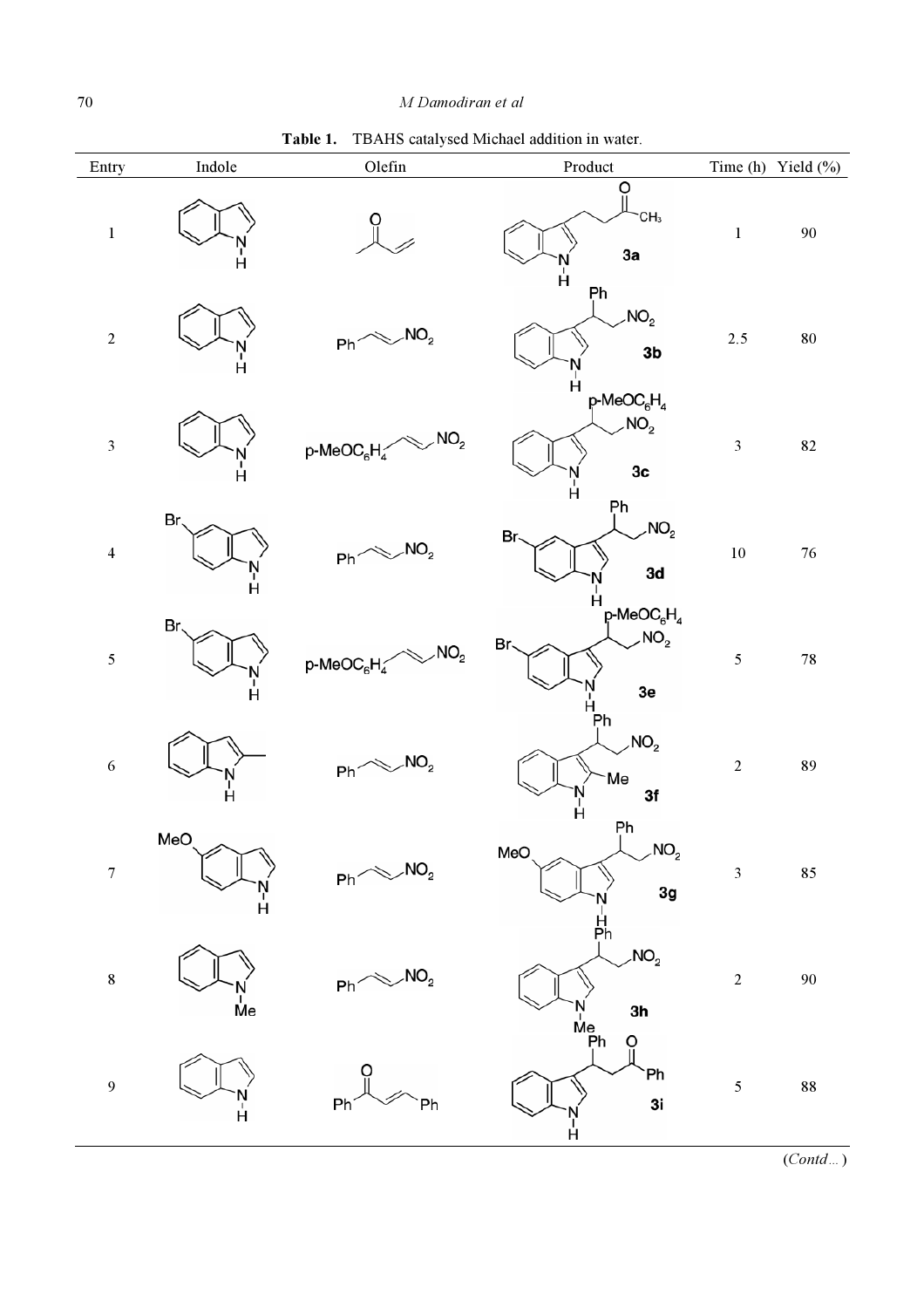| Entry  | Indole        | Olefin                                      | Product                                                                          |                         | Time (h) Yield $(\%$ ) |
|--------|---------------|---------------------------------------------|----------------------------------------------------------------------------------|-------------------------|------------------------|
| $10\,$ | Ä             | $p$ -Br $C_6H_4$<br>Ph                      | Ph<br>O<br>p-BrC <sub>6</sub> H <sub>4</sub><br>3j<br>Ĥ.                         | 6                       | 83                     |
| $11\,$ | N<br>H        | Ph'<br>$NMe2C6H4$                           | $p$ -NMe <sub>2</sub> -C <sub>6</sub> H <sub>4</sub><br>0=<br>Ph<br>N<br>H<br>3k | $\overline{2}$          | 89                     |
| $12\,$ | N<br>H        | $p\text{-}\text{CIC}_6H_4$<br>Ph            | Рh<br>$p\text{-}\mathrm{CIC}_6\mathrm{H}_4$<br>31<br>Ч                           | 6                       | 82                     |
| 13     | N<br>H        | p-BrC <sub>6</sub> H<br>Ph                  | Ph<br>$p$ -Br $C_6H_4$<br>3m                                                     | $\overline{\mathbf{3}}$ | 86                     |
| $14\,$ | N<br>H        | Ph'<br>$p\text{-NMe}_2\text{C}_6\text{H}_4$ | $p\text{-NMe}_2\text{C}_6\text{H}_4$<br>0=<br>Ph<br>$\ddot{H}$<br>3n             | $\,1$                   | 90                     |
| $15\,$ | MeO<br>N<br>H | Ph <sup>2</sup><br>Ph                       | Ph<br>MeO<br>`Ph<br>3 <sub>o</sub><br>r'<br>H                                    | $\overline{\mathbf{3}}$ | 87                     |

Table 1. (Contd...)

The compounds were dissolved in 10% DMSO (dimethylsulfoxide) and mixed with Muller–Hinton broth. The plates were incubated initially for 18 h at 37°C and then, 0⋅01% resazurin solution was added and incubated for two hours. Resazurin is a redox indicator which remains blue in colour in its oxidized form and when reduced becomes pink coloured intermediate called resorufin. This reaction is irreversible. Pink coloured resorufin is further reduced to colourless dihydroresorufin, but this reaction is irreversible. In the presence of live bacterial cells, which mediate the reduction reaction due to the presence of oxidoreductase enzyme, the blue colour resazurin will turn into pink colour resorufin.<sup>20</sup> Highest dilution of the compound (growth inhibition) at which the blue colour remains is considered as the MIC of the compound. These compounds are active in the range of  $0.16-2.76 \mu M$  concentrations and the results are given in table 2. Based on the tabulated results, it is concluded that these compounds showed potent inhibitory activity against Gram (–)ve organisms (E. coli NCIM 2931, P. vulgaris NCIM 2813, P. aeruginosa NCIM 5029) when compared to the Gram (+)ve organism (S. *aureus* NCIM 5021).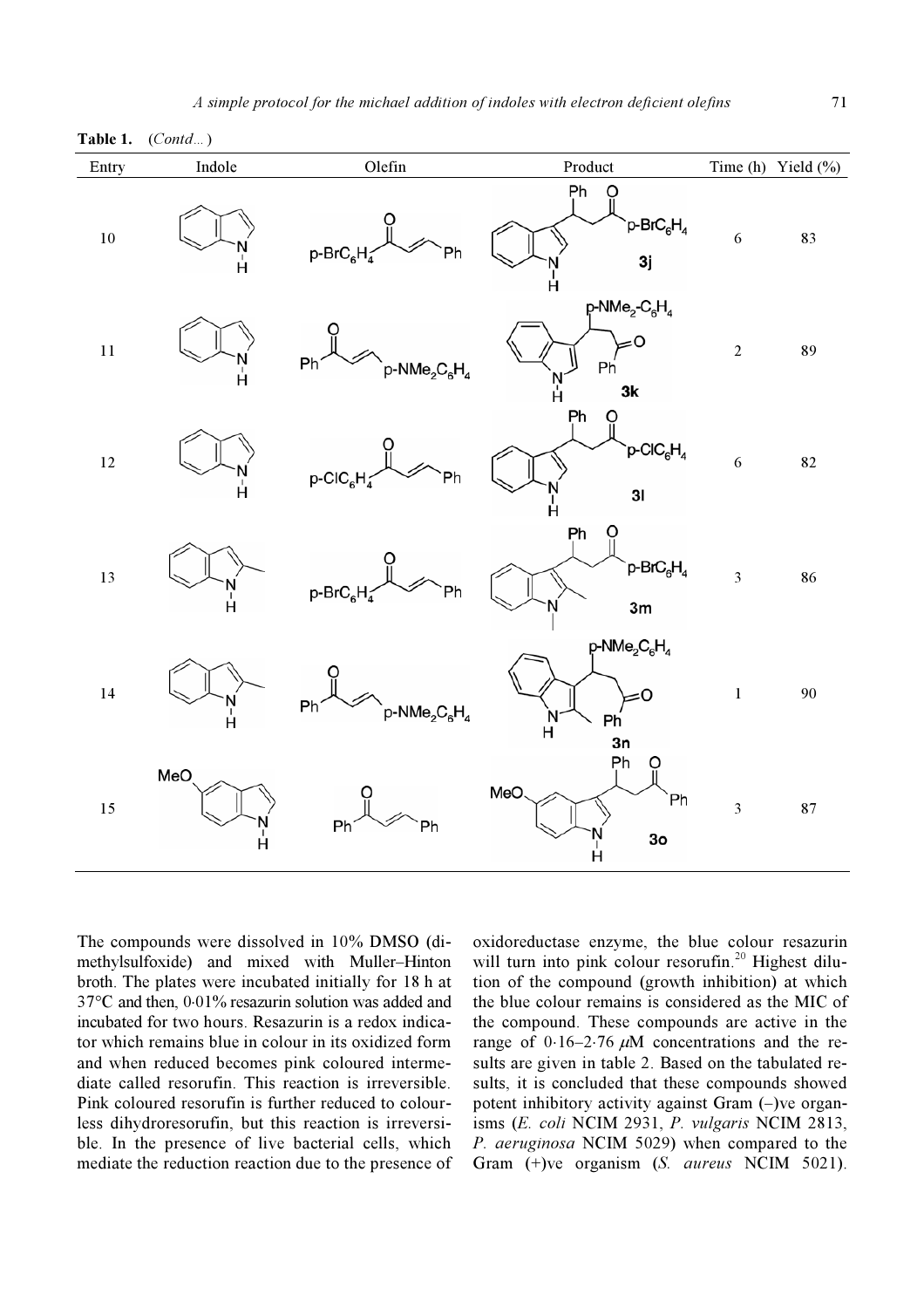|              |                |                             | Antibacterial activity (minimum inhibitory concentration) in $\mu$ M |                                   |                                 |
|--------------|----------------|-----------------------------|----------------------------------------------------------------------|-----------------------------------|---------------------------------|
| Series       | Compound<br>no | E. coli<br><b>NCIM 2931</b> | S. aureus<br><b>NCIM 5021</b>                                        | P. aeruginosa<br><b>NCIM 5029</b> | P. vulgaris<br><b>NCIM 2813</b> |
| I            | 3a             | 0.334                       | 2.670                                                                | 0.334                             | 0.334                           |
|              | 3 <sub>b</sub> | 0.939                       | 0.469                                                                | 1.878                             | 1.878                           |
|              | 3c             | 0.422                       | 1.687                                                                | 0.211                             | 0.422                           |
|              | 3d             | 0.362                       | 0.362                                                                | 0.362                             | 0.362                           |
|              | 3e             | 0.333                       | 0.167                                                                | 0.666                             | 0.333                           |
|              | 3f             | 0.223                       | 1.784                                                                | 0.223                             | 0.223                           |
|              | 3g             | 0.422                       | 1.687                                                                | 0.211                             | 0.422                           |
|              | 3 <sub>h</sub> | 0.446                       | 1.784                                                                | 0.223                             | 0.446                           |
| $_{\rm II}$  | 3i             | 0.768                       | 1.537                                                                | 0.384                             | 0.384                           |
|              | 3j             | 0.618                       | 1.237                                                                | 1.237                             | 1.237                           |
|              | 3k             | 0.654                       | 1.307                                                                | 0.163                             | 0.654                           |
|              | <b>31</b>      | 0.347                       | 1.389                                                                | 0.174                             | 0.347                           |
|              | 3m             | 0.598                       | 1.195                                                                | 0.598                             | 0.590                           |
|              | 3n             | 0.327                       | 1.307                                                                | 0.163                             | 0.327                           |
|              | 30             | 0.352                       | 1.407                                                                | 0.176                             | 0.352                           |
| Erythromycin |                | 0.0004                      | 0.0122                                                               | 0.0004                            | 0.0004                          |
| Norfloxacin  |                | 0.0027                      | 0.0002                                                               | 0.0053                            | 0.0053                          |

Table 2. Antibacterial activity of synthesized 3-alkylated indole derivatives against four bacterial starins.

#### 4. Conclusion

We have developed a simple procedure for Michael addition of indoles to a variety of electron deficient olefins using environmental friendly water as the reaction medium. The Michael adducts were obtained in good to excellent yields. This protocol is both operationally simple as the work up involves simple phase separation and economically feasible, as the reaction employs the low cost Tetrabutylmmonium hydrogen sulfate as catalyst and water as reaction medium. The synthesized 3-alkylated indoles showed low MIC values against a broad range of bacteria (both Gram  $(+)$ ve and Gram  $(-)$ ve) and hence can be possibly considered as antibacterial agents. Earlier studies have proved that the alkaloids containing 3-alkylated indoles as back bone and act as good antimycotic and antibacterial activity. These findings indicate that 3-alkylated indole derivatives are promising broad spectrum antibacterial agents.

#### Acknowledgements

One of the authors (MD) thanks University Grants Commission (UGC) and Council of Scientific and Industrial Research (CSIR), New Delhi, India for a senior research fellowship.

#### References

- 1. Chao J L 2005 Chem. Rev. 105 3095
- 2. Li C J and Chang T H 1997 Organic reactions in aqueous media (New York: Wiley)
- 3. For reviews, see: (a) Sundberg R J 1989 Prog. Heterocycl. Chem. 1 111; (b) Saxton J E 1986 Nat. Prod. Rep. 3 357; (c) Ezquerra J, Pedregal C and Lamas C 1996 J. Org. Chem. 61 5804; (d) Lobo A M and Prabhakar S 2002 J. Heterocycl. Chem. 39 429; (e) Gribble G W 2000 J. Chem. Soc. Perkin Trans. 1 1045; (f) Xiong W N, Yang C G and Jiang B 2001 Bioorg. Med. Chem. 9 1773; (g) Tokuyama H and Fukuyama T 2001 Kagaku Kogyo 52 416; (h) Toyota M and Ihara M 1998 Nat. Prod. Rep. 15 327
- 4. Fukuyama T and Chen X 1994 J. Am. Chem. Soc. 116 3125
- 5. (a) Harrington P and Kerr M A 1996 Synlett 1047; (b) Moore R E, Cheuk C and Patterson G M L 1984 J. Am. Chem. Soc. 106 6456
- 6. Moore R E, Cheuk C and Patterson G M L 1984 J. Am. Chem. Soc. 106 6456
- 7. (a) Moore R E, Cheuk C, Yang X-Q, Patterson G M L, Bonjouklian R, Smitka T A, Mynderse J, Foster R S, Jones N D, Swartzendruber J K and Deeter J B 1987 J. Org. Chem. 62 3567; (b) Moore R E, Cheuk C and Patterson G M L 1984 J. Am. Chem. Soc. 106 6456
- 8. (a) Johnson S, Wilderson J E R, Wenninger M R and Mitchell G S 2001 J. Appl. Physiol. I 91 2703; (b) Monckton J E and McCormick D A 2002 J. Neurophysiol. 87 2124; (c) Vacker C-M Fettier P, Creminon C, Calas A and Hardin-Pouzet H 2002 J.